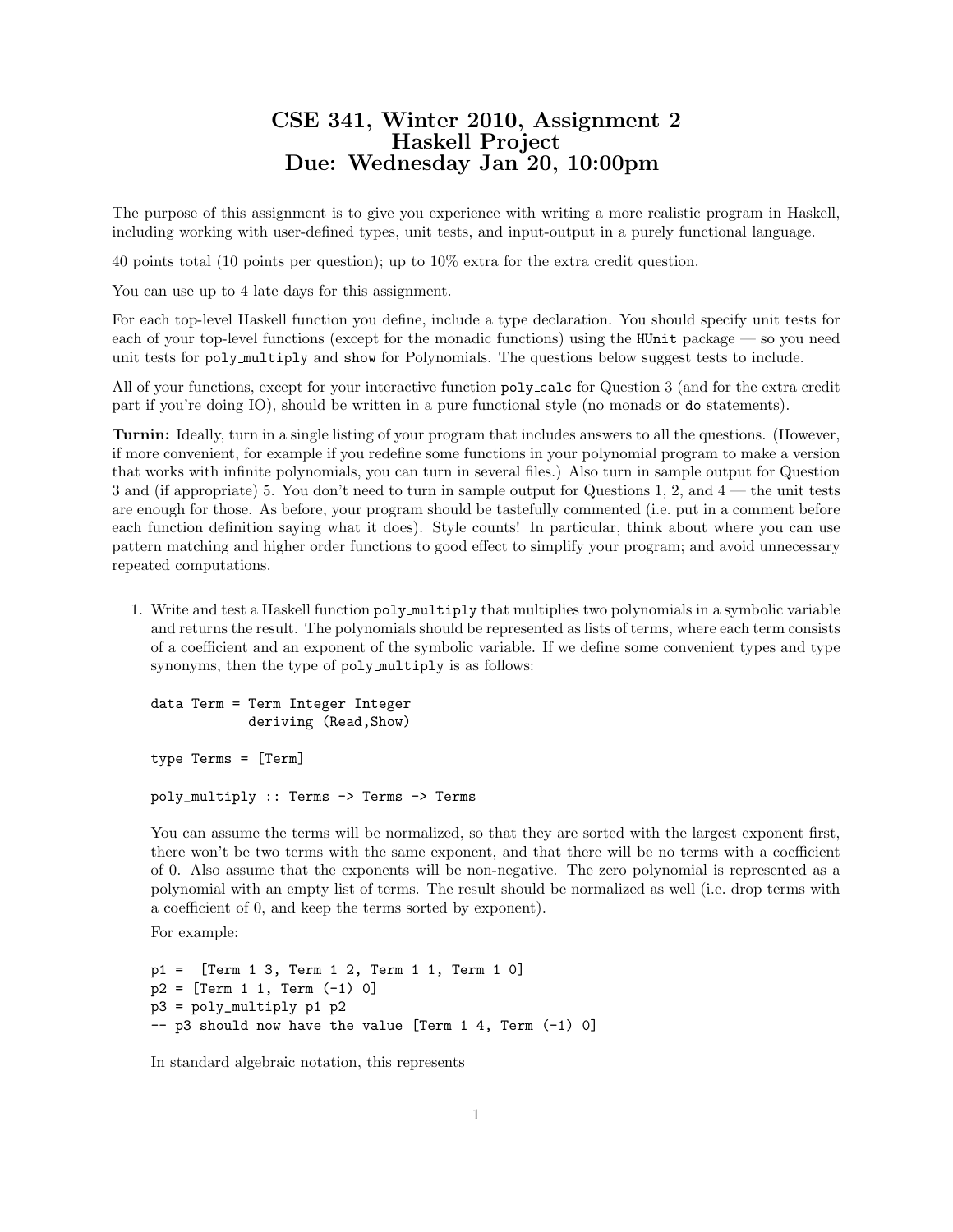$x^4 - 1 = (x^3 + x^2 + x + 1) \cdot (x - 1)$ 

Here are some other polynomial pairs to test your function on:

$$
(-3x3 + x + 5) \cdot 0
$$
  
(x<sup>3</sup> + x - 1) -5  
(-10x<sup>2</sup> + 100x + 5) \cdot (x<sup>9999</sup> - x<sup>7</sup> + x + 3)

2. Now define a Polynomial type to hold the name of the symbolic variable for a polynomial and its list of terms.

data Polynomial = Poly String Terms deriving (Read)

We include deriving (Read) here mostly to help in debugging – in Question 3 we'll make use of a parser to parse polynomials entered in normal Haskell notation.

Note that Polynomial doesn't derive Show. Instead, your Polynomial type should use a custom show function rather than the one that comes from using the deriving construct, so that instances of Polynomial type print in a nicer way. This function should return a string representing the polynomial in conventional Haskell syntax. Print the terms sorted by exponent, largest first (since the polynomial is normalized, the terms will already be in this order in the list). Omit the coefficient if it's equal to 1, omit the exponent if it's equal to 1, omit the variable entirely if the exponent is 0 (just give the coefficient), and omit the constant if it's equal to 0 and if there are other terms. If the coefficient is negative, use a minus rather than a plus between the terms at that point. Finally, print "0" for the zero polynomial. For example:

```
show (Poly "x" [Term 1 3, Term 1 2, Term 1 1]) => "x^3 + x^2 + x"
show (Poly "x" [Term 4 3, Term (-5) 0]) => "4*x^3 - 5"
show (Poly "x" [Term 10 0]) => "10"
show (Poly "x" []) => "0"
```
Add appropriate unit tests for your show function.

Hint: declare Polynomial to be an instance of Show:

instance Show Polynomial where show (Poly  $x$  terms) = .....

3. Write an interactive function poly calc that prompts the user for two polynomials, prints each input polynomial back in normalized form, and then prints the result of multiplying them. It continues prompting for more polynomials until the user types a blank line for the first polynomial.

The user should be able to enter the polynomials in standard Haskell syntax (the same as used for the output from show in Question 2). Since writing a robust parser is probably more than is reasonable to ask for on this assignment, we will give you a package PolyParser.hs that defines an appropriate parser, generated by the Haskell "Happy" parser generator. This is linked from the assignment page. To use PolyParser, download the file and put it in the same directory as your own program. Then include this statement in your own program:

## import qualified PolyParser

We're using qualified to avoid name collisions with functions and datatypes defined in PolyParser. The function you want from this module is string\_to\_raw\_poly, which has the following type: